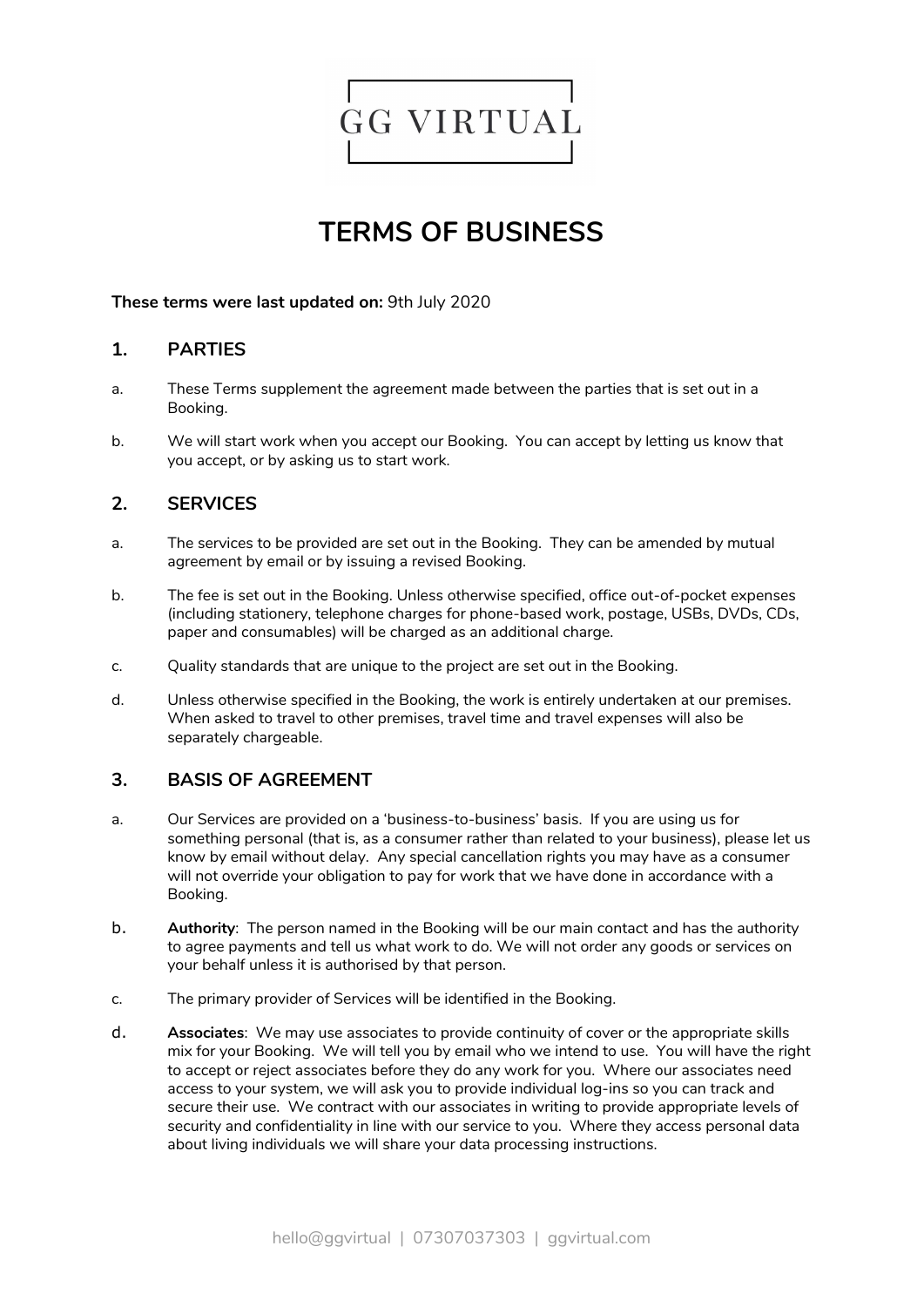

- e. **Time-based Bookings only**: If you want us to share time records with you, this must be specified in the Booking so that we can make sure we keep them and send them as required. Time based bookings are charged in 15 minute slots, so a five minute call may incur a 15 minute charge if this is a unique call during the day. Fees will be subject to a minimum one-hour charge on days when work is required.
- f. **Insurance**: If we carry professional indemnity insurance, we set out the amount we are insured for in the Booking form. If that field is blank that means we are not currently insured. If you wish us to take out insurance or additional insurance, we are happy to do so if you agree to pay the additional cost. Normally this is an annual cost, and it may not be possible to refund the charge if you do not use us for the exact year that our insurance runs. You can ask us for a copy of our current certificates of cover and policy terms.

# **4. TIMING AND STANDARD OF PROVISION OF SERVICES**

- a. We will use our reasonable endeavours to deliver Services according to the timetable described in the Booking. We will let you know if we expect that deadlines may not be met. Where work is undertaken by retainer and no deadline was specified in the Booking you must specify your priorities and deadlines in line with the number of hours/amount of work you have purchased. For example, if you purchase five hours a week of time and need 20 hours in a particular week to support a deadline you will need to specify that deadline and authorise the payment of additional hours and seek confirmation that we have sufficient availability to meet your needs.
- b. **Proof reading and sign off**: While we do everything we can to ensure the accuracy of the work we do for you, the final sign off rests with you and it is your responsibility to check the work before it goes out.
- c. **Timetables**: Our ability to meet timetables depends on your giving us access on time to all the information or resources we need from you.
- d. **Availability**: Our normal working hours are displayed on our web site, and/or set out in the Booking. Availability outside these hours cannot be guaranteed without agreement in advance, and work outside those availability hours may be subject to additional work surcharges. We are not available over the weekend or on Bank and Public Holidays unless expressly agreed.
- e. We have some software and equipment we use at no additional charge to you. But where we need license fees or usage fees to provide support for you, we will charge you the cost of any licenses you have authorised us to purchase. We will normally provide all equipment needed to perform the Services. We will set out in the Booking (or Booking amendments) what they are and whether they are chargeable to you.

# **5. FEES, PAYMENTS AND EXPENSES**

- a. Fees are chargeable in accordance with the Booking. Where applicable VAT will be charged at the appropriate rate. Additional expenses are charged as described in the Booking.
- b. Normal hours of work and availability are set out in the Booking form. For work outside these hours, an additional rate may be applied as set out in the Booking form or 150% of the hourly rate fee for time-based bookings (or the equivalent for fixed fee work).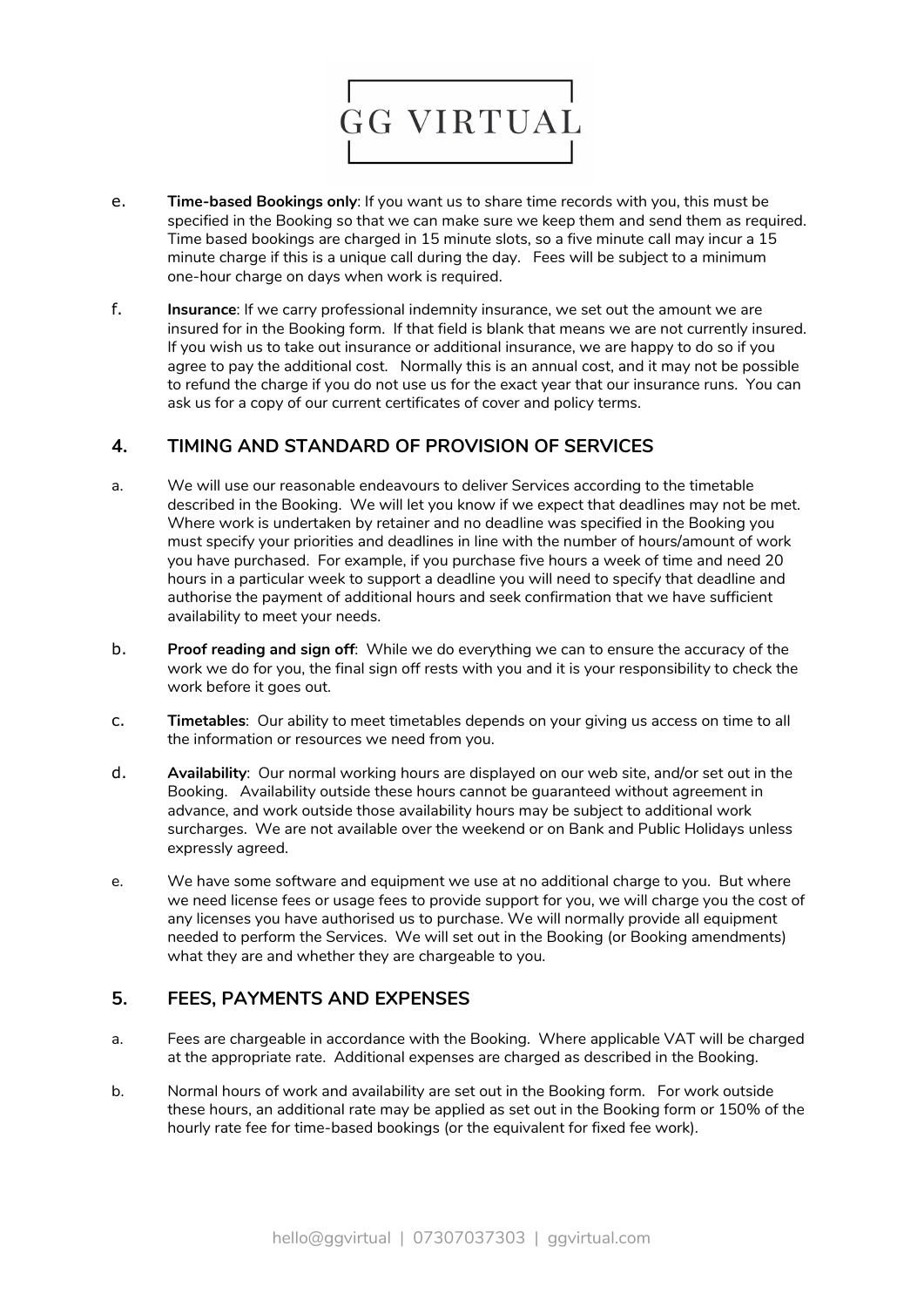

- c. For urgent work given at less than 24 hours' notice, an urgent work rate may be charged at the rate set out in the Booking, or, if none, at 150% of the hourly rate fee for time-based bookings (or 150% of the rate for fixed fee work).
- d. Out of hours and urgent work rates may both be charged for the same work if it is both urgent and out of normal hours. We will apply the out-of-hours work surcharge to the normal hourly rate and then the urgent work surcharge to the resulting out-of-hours rate.
- e. Where the Booking is for a fixed fee retainer or project, additional work outside the scope of the original Booking will be charged at our normal hourly rate (subject to c. and d. above) unless stated otherwise in the Booking.
- f. Unless otherwise specified in the Booking, no more than 10% of retainer or project hours can be carried forward to the following month. Those hours must be used in the following month or will otherwise not be carried forward. Hours carried forward from one month to the next will be used first before the month's retainer hours.
- g. In some instances, deposits are due for payment before work commences. The non-payment of a deposit may delay starting the work even if you have accepted the terms and asked us to start. Payments means when cleared funds appear in our bank account.
- h. Payment is due as set out on the Booking or if not specified there within seven calendar days from the date on the invoice. If you do not pay by the due date, we may reschedule further work until payment is made. Additional charges may be levied for PayPal, credit card payments, specific payment methods – see Booking.
- i. We reserve the right to charge interest on overdue amounts at the rate set out in the Booking, or where the Booking does not specify at the rate of 2.22% per month (equivalent to unauthorised overdraft rate from the bank). Subsequent payments will be applied to interest and finance charges first, and then applied to fees/costs outstanding.
- j. Any time and expenses incurred in responding to your requests to audit data for GDPR compliance or complying with an external legal body's legal requirements to disclose information or submit to audit may result in charges at our normal rate for the work incurred.
- k. Upon termination of a Booking or this Agreement further time-based charges may be incurred in handing over, returning, data, or responding to enquiries. This would be charged at our normal hourly rate.
- l. If you specify that we should securely store data for you in our software or systems for longer than six weeks after the termination of a Booking, we reserve the right to charge for this storage and securing at the rate of £100 a year or such other amount as specified in the Booking.
- m. This is a business to business arrangement where no worker's rights to statutory holiday apply between us and you. Our workers' holiday is our responsibility. We shall keep records of our workers' leave for inspection by HMRC or any other enforcing body.
- n. We shall deduct and pay over to HMRC any tax and national insurance that may be required under any tax obligation imposed on us. If you are involved in a dispute with HMRC over who should be paying such tax, we will produce the relevant receipts and paperwork to help you reduce or resist the demand.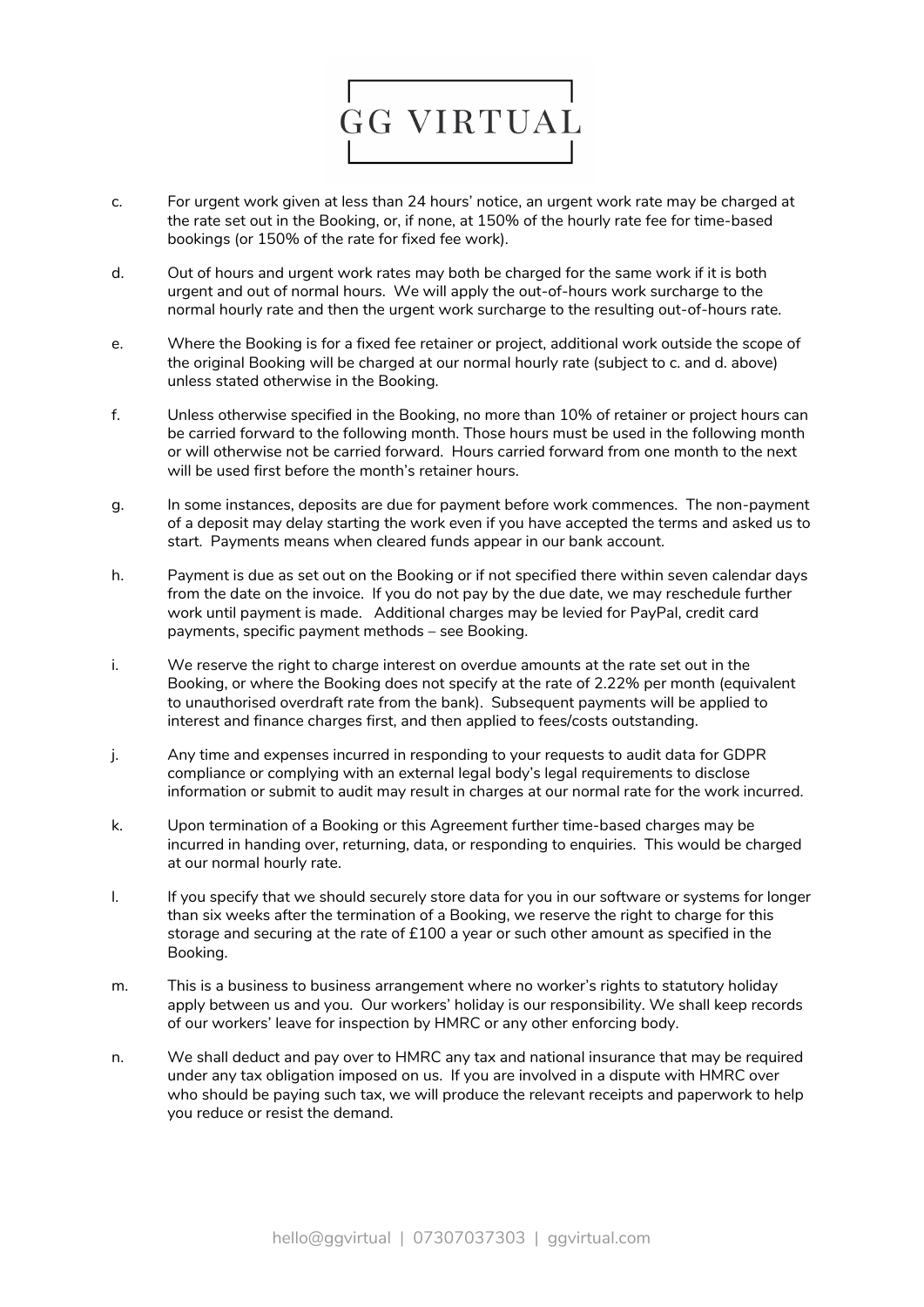

# **6. OWNERSHIP OF WORK/COPYRIGHT ASSIGNMENT**

- a. The Rights in work done under this Agreement will be ours. Upon payment of our fees and charges we will assign to you the Rights in any work specifically created under the Booking. We agree to sign any further documents needed to complete the transfer of Rights to you. This will not include the Rights to any templates or structures or methodologies that we used to create your material.
- b. Information and documents which we provide to you remain our absolute property at all times unless and until assigned to you.
- c. You promise not to breach any third-party copyright rights in sending us material to work on. You promise not to use any confidential or restricted information that belongs to someone else in sending us work.
- d. We will keep full records of the work that we have done for you and the contacts we have made with people on your behalf. We will send you copies of these records regularly, or log them into your systems, as specified in the Booking.
- e. We will not access, use, copy, distribute, publish or adapt any part of any information, data or documents created uniquely for you (once paid for), for our own or any other person's benefit or purposes.

#### **7. POLICIES AND PROCEDURES**

- a. **Resolving problems**: If there is anything about your project that is not going as you want, or if you have any query or complaint, speak to us straight away. Once you have signed off work as complete, the work is complete and further changes will be charged separately.
- b. **Health and Safety**: When working at our own premises, we are responsible for our own health and safety.
- c. **Working at your premises**: We may from time to time work at your premises and be covered by your Health and Safety policy.
- d. Any further specific requirements must be specified in the Booking.

#### **8. CONFIDENTIAL INFORMATION**

- a. **Your information and our confidentiality**: You may need to share Confidential Information with us. It may be business information or information about individuals (which is also covered in Clause 9 below). We will only use Confidential Information that you send us to perform the Services set out in the Booking or if we are required to disclose it by law. We may keep some Confidential Information to keep a record of what we did for you. We will keep information in line with our Privacy Policy.
- b. **Documents and information**: We will need to agree with you a safe and secure system of you sending us your confidential documents and information (and us returning them to you). We do not agree to be liable for data that is not securely transmitted to us.
- c. **Passwords**: Any passwords you give us are for our exclusive use. We will report any password changes required by site security and make sure you have up to date access. We will not share this access with any individual (including our associates). You will provide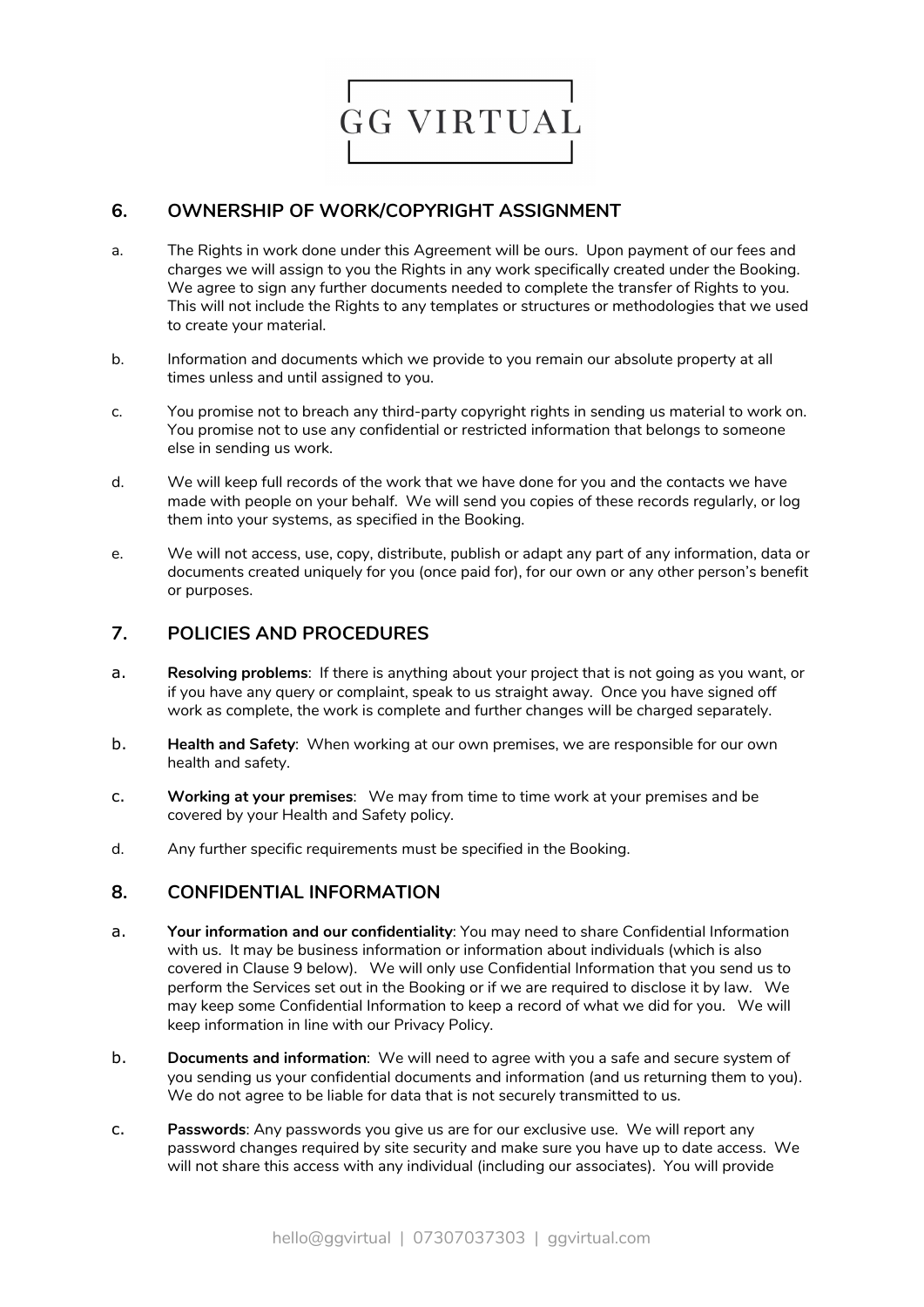

additional passwords and access if additional team members are authorised to use your systems.

- d. **Log-ins**: Where you wish us to access systems that contain information that identifies living individuals, you should provide us (at your own expense) with a unique log in to your existing software platforms and systems.
- e. We will not set up any social media or email account or fan/group/web/ forum pages using our name or our brand name(s), or for people to respond to unless your Booking specifically says so.
- f. Note that we may make and keep temporary backups to ensure continuity of service.

# **9. DATA PROTECTION AND GDPR**

- a. We will process your own personal data in line with our Data Privacy Policy. A link to our Data Privacy Policy can be found in the Booking Form.
- b. When you want us to access or use personal data about someone other than you (3rd party data), you must complete the appropriate Data Processing Form and send a copy by email from your usual business address.
- c. While processing personal data in the provision of Services, we will be acting as 'data processor' for you, and you are the 'data controller'.
- d. We will process personal 3rd party data on your behalf only in response to your written instructions (which may be in the Booking, Data Processing Form, or in separate email) except where we are required by law to do so.
- e. We are subject to a duty of confidence (see Clause 8a, and Clause 3d (in relation to our associates)).
- f. We will take appropriate measures to ensure the security of our processing of your 3rd party data.
- g. We will assist you in allowing 3rd parties to exercise any of their GDPR rights (including subject access). This will result in additional time-related charges (see clause 5).
- h. We will apply the security measures you set out in the Data Processing Form for protecting and securing your data. We will offer our advice as administrators on ways we think will work, but we are not offering legal advice on compliance and you should seek your own advice to satisfy yourself that your security measures are adequate.
- i. We will email you if we become aware of a personal data breach. We will assist you in your investigations in establishing how this occurred. We will assist you, as you may reasonably require, in meeting your GDPR obligations in relation to the security of processing, the notification of personal data breaches and data protection impact assessments. This will result in additional time-related charges (see clause 5).
- j. On written request by you, we will delete or return all 3rd party personal data supplied by you or assembled by us in the course of delivering Services to you. This will result in additional time-related charges (see clause 5).
- k. Unless the Data Processing Form specifies otherwise, we will delete all 3rd party data from systems within our control within six weeks of the end of the Booking without returning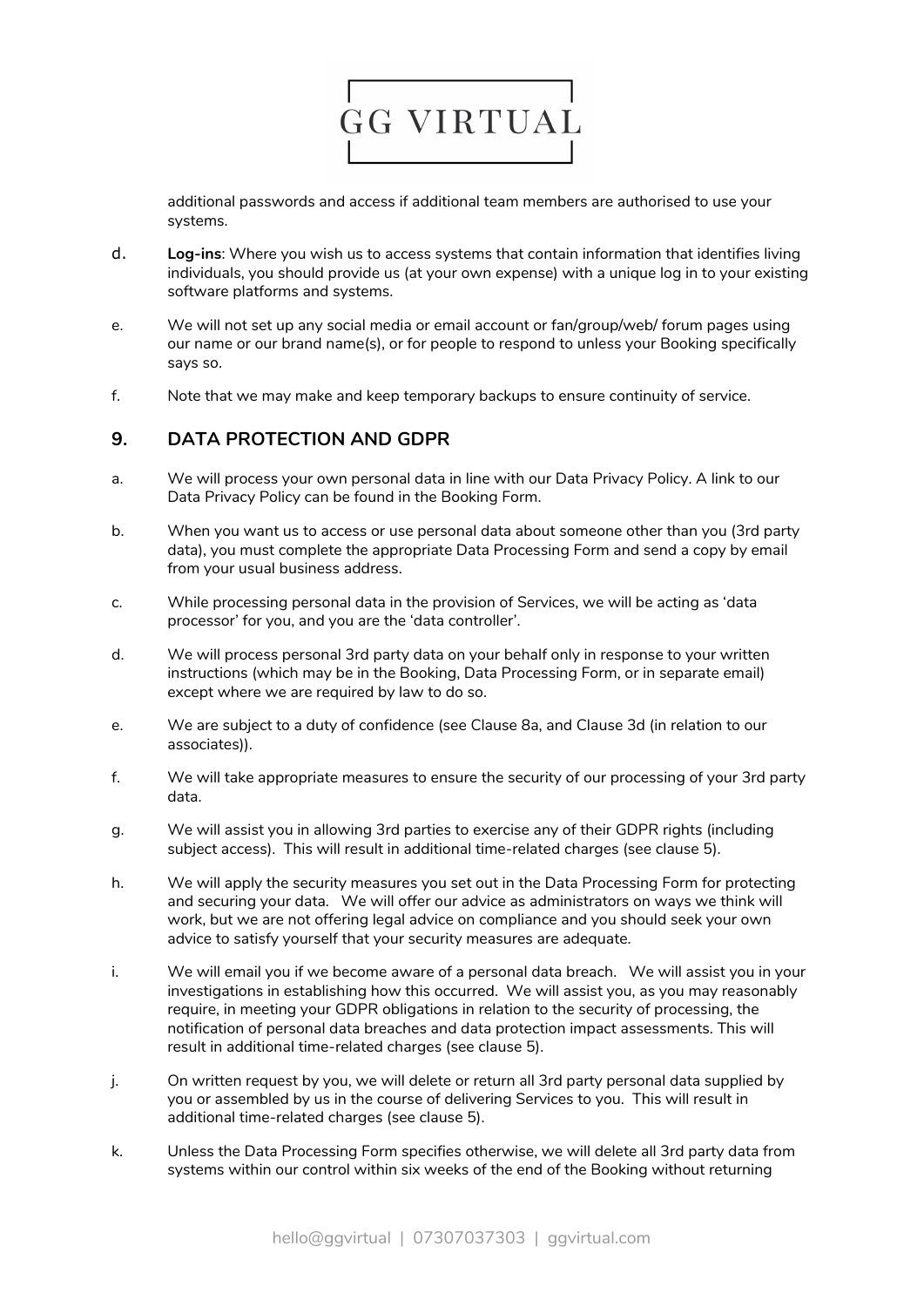

copies to you; we will not remove data from systems you have given us access or log-ins to, since those systems will remain under your control and we would expect you to be removing our access to them after the end of a Booking.

- l. If you wish us to store 3rd party information beyond the termination of the Booking and the six-week run on, you must specify this in the Data Processing Form. This will result in additional related charges (see clause 5k).
- m. You may audit and inspect how we handle your 3rd party data. We will provide you with whatever information you need to ensure that the data processing obligations under GDPR Article 28 are being met; this will result in additional time-related charges (see clause 5).
- n. We will tell you immediately if we believe we are asked to do something infringing the GDPR or other data protection law of the EU or a member state. We are not legal experts and it is up to you to take appropriate legal advice on how to comply with GDPR rules and regulations.
- o. If you have instructed us to do something we believe is not within the law, we reserve the right to take advice from the Information Commissioner's help line and to act in accordance with their indications or advice.
- p. If you direct us to perform work that is counter to ICO indications or advice, we may seek a deposit from you against the likelihood of fines or other action being taken against us. We may specify such sum as we think is appropriate.
- q. It is your responsibility at all times to specify suitably secure platforms and processes and to share data with us in a secure way.

#### **10. RESTRICTION AND LIMITATION**

- a. Whilst working with us, you may be working with our associates and employees who support us. They are all under contractual terms that prohibit them from working directly for our clients for a period after they work for you. If you genuinely want one of our team to work directly for you, we would consider releasing them from their contractual obligations for a suitable fee representing the all-in cost of locating, recruiting and training a substitute and our loss of profit during this period.
- b. **Force majeure**: We will not be liable for failure to provide services where it is not reasonably practicable to do so due to circumstances beyond our control.
- c. **Indemnity**: You will indemnify us against any fines, costs, expenses, losses or other harm that comes to us from following any unlawful instruction or instruction to act in an unlawful way that was given by you.
- d. **Limitation of liability**: Our fee rates are determined on the basis of the limits of liability set out in these Terms. Before contracting for work to be done, you may request that we agree to a higher limit of liability (provided insurance cover can be obtained therefore) in which case our fee rates may be adjusted, or an additional charge may be made.
- e. There shall be no personal liability of any of our principals, directors, partners, employees, agents or sub-contractors arising in any way out of the performance or non-performance of services or relating to the supply of products.
- f. We shall have no liability for any indirect or consequential losses or expenses suffered by you, however caused, including but not limited to loss of anticipated profits, goodwill,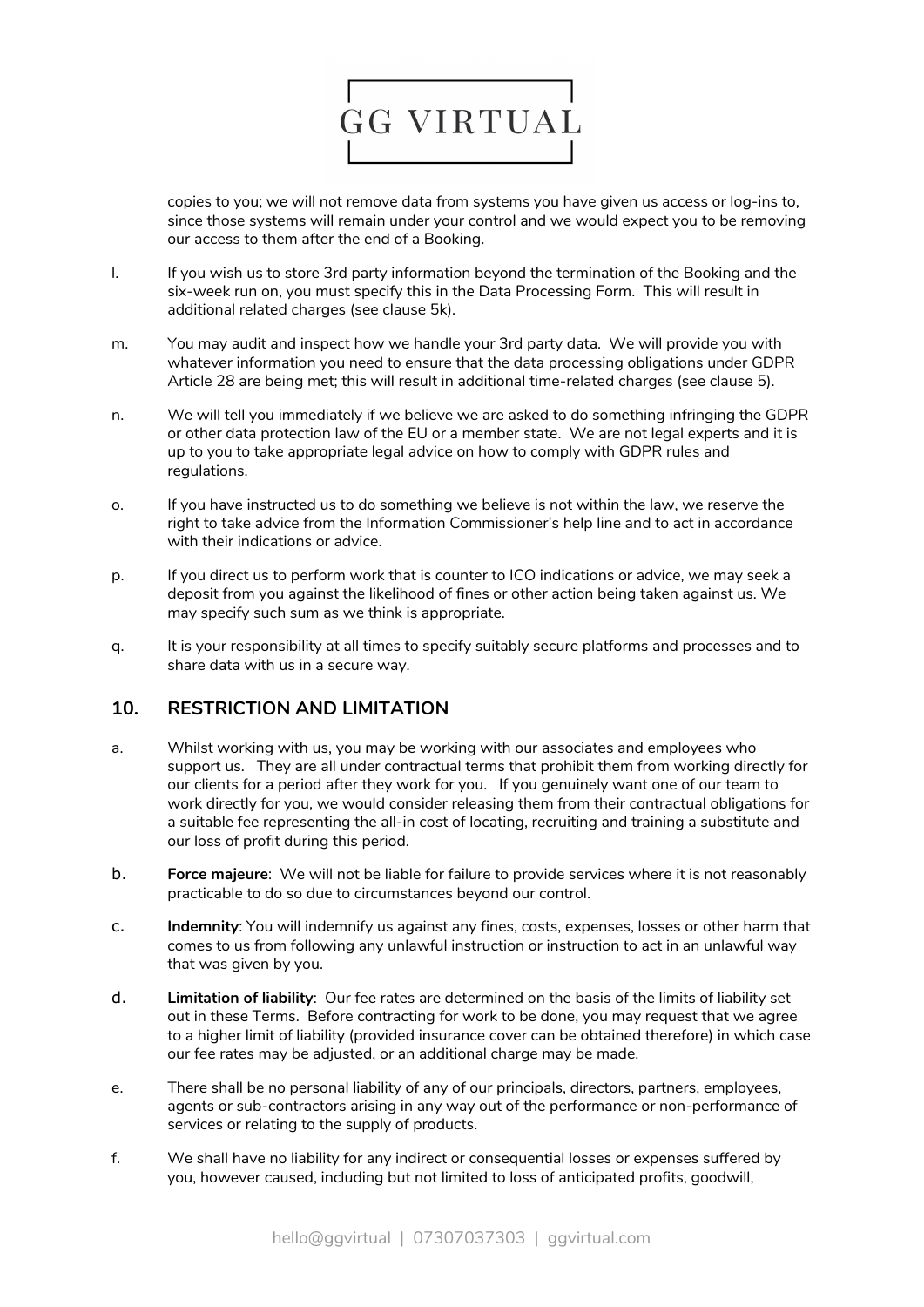

reputation, business receipts or contracts, or losses or expenses resulting from third party claims.

- g. Our aggregate financial liability to you shall in no circumstances exceed the fees paid for the services which gives rise to such liability.
- h. Nothing in these Terms shall be interpreted as excluding or restricting any legal liability on us or others where liability cannot legally be excluded or restricted.

#### **11. TERMINATION**

- a. Either party may end an Agreement by giving one month's notice in writing. Notice shall be given by email to the address used on the most recent Booking unless a new email address has been notified by either party.
- b. Termination of this agreement shall not affect rights and obligations already accrued prior to termination.
- c. Any work done after termination of a Booking or this agreement will be charged at the normal hourly rate or pro rata to our day rate. This will include responding to emails, returning information, finding information, or any other action taken as a result of an email or telephone call from you or the workgroup normally assigned to give instructions to us. If you wish to avoid this please remove us from all email groups and email correspondence and make no further requests for action or information. Termination of this agreement will not invalidate such charges and invoices should be paid in accordance with the terms of this Agreement.

#### **12. ABOUT US**

- a. www.ggvirtual.com is a site operated by GG Virtual ("we" or "us"). Our registered office address is GG Virtual, 55 Spring Road, Bournemouth, Dorset, BH1 4PZ.
- b. You can contact us at the registered office address above or at [hello@ggvirtual.com](mailto:hello@ggvirtual.com).

#### **13. DEFINITIONS AND LAW**

a. In these Terms, the following words or phrases have the meaning set out in this clause.

| "Booking"                  | an agreement that we will supply Services on specified<br>occasions and/or with a specified outcome as set out in a<br>Booking Form or in a formal proposal.                                                                                                                                                                                           |
|----------------------------|--------------------------------------------------------------------------------------------------------------------------------------------------------------------------------------------------------------------------------------------------------------------------------------------------------------------------------------------------------|
| "Clause"                   | a numbered clause of this Agreement.                                                                                                                                                                                                                                                                                                                   |
| "Confidential Information" | all information:                                                                                                                                                                                                                                                                                                                                       |
|                            | that we discover because of or through our connection<br>$\overline{\phantom{a}}$<br>with you; and<br>which is about or relating to you or your business<br>$\sim$ 10 $\pm$<br>(including financial information, products, services,<br>service levels, customer satisfaction, proposed services<br>and products, pricing, and margins) or your people |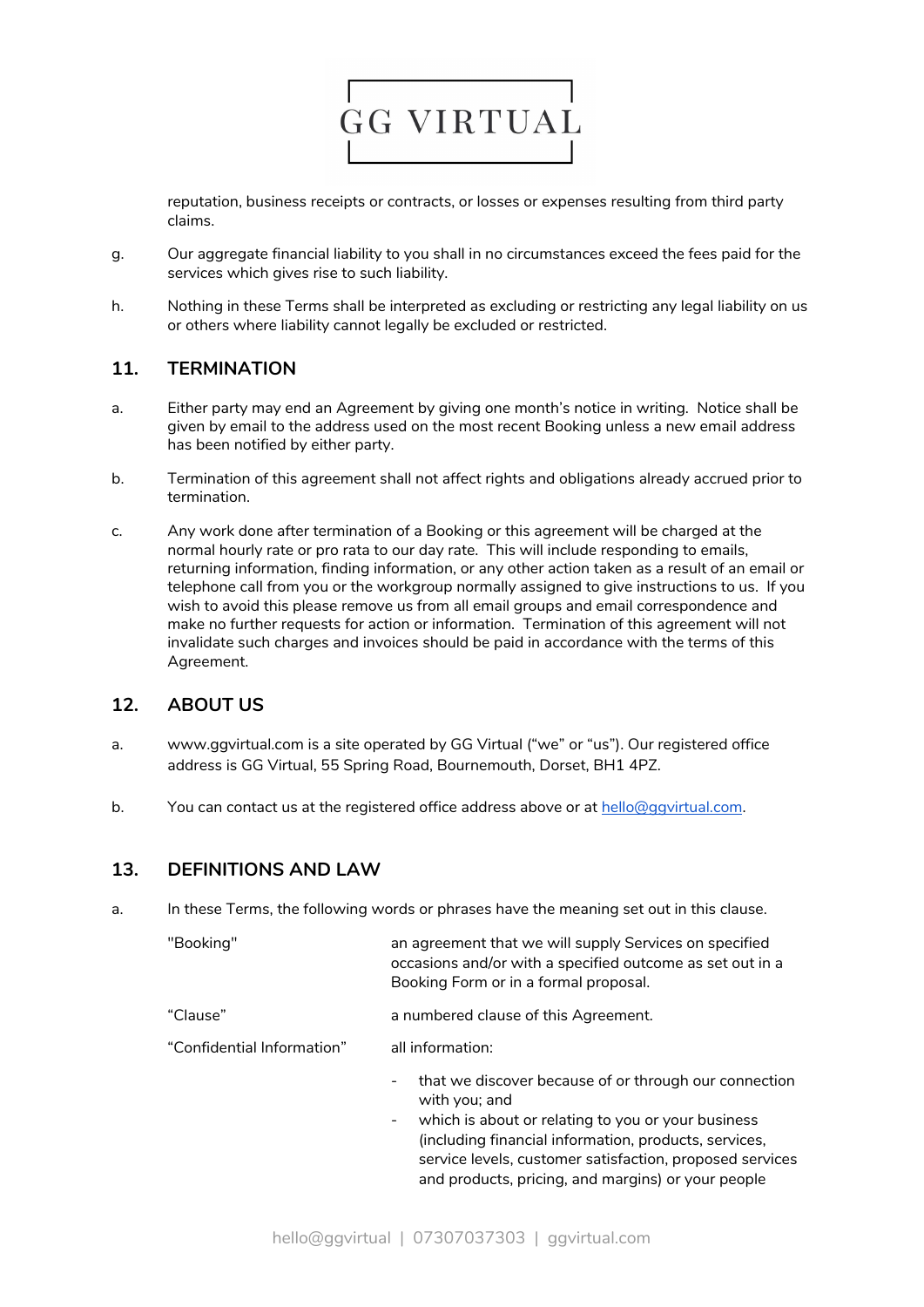# **GG VIRTUAL**

|                        | (including your directors or partners, investors, staff,<br>suppliers, customers, clients, prospects and contractors).                                                                                                                                                                                                            |
|------------------------|-----------------------------------------------------------------------------------------------------------------------------------------------------------------------------------------------------------------------------------------------------------------------------------------------------------------------------------|
|                        | However, "Confidential Information" does not include<br>information that is openly published by you, or information<br>that is publicly available without breach of our confidentiality<br>obligation.                                                                                                                            |
| "Data Processing Form" | the Form completed by you setting out the framework of the<br>processing of personal and other data required by the<br>Booking.                                                                                                                                                                                                   |
| "including"            | the word "including" shall not imply any limitation on the<br>generality of the concept or thing of which examples are<br>being given.                                                                                                                                                                                            |
| "Personal data"        | information about identifiable living individuals.                                                                                                                                                                                                                                                                                |
| "Processing"           | when applied to personal data, the term 'processing' means<br>any operation applied to the data, including collecting,<br>organising, storing, altering, retrieving, using, sharing and<br>deleting it or any part of it. "Project Agreement" the<br>agreement comprised in a Booking and these Terms.                            |
| "Project Agreement"    | the agreement comprised in a Booking and these Terms.                                                                                                                                                                                                                                                                             |
| "Rights"               | includes:                                                                                                                                                                                                                                                                                                                         |
|                        | intellectual property rights including (but not limited to)<br>$\overline{\phantom{a}}$<br>copyrights, patents, registered designs, design rights,<br>trademarks, service marks, and<br>the right to apply for or register any such protection, and<br>all rights relating to trade secrets and other unpublished<br>information. |
| "Services"             | the work to be supplied or the outcomes to be achieved by<br>us, as set out in a Booking.                                                                                                                                                                                                                                         |
| "3rd Party Data"       | personal data about an individual other than you.                                                                                                                                                                                                                                                                                 |
| "You"                  | refers to the person, firm or organisation for whom Services<br>will be performed by us.                                                                                                                                                                                                                                          |
| "We" and "us"          | refers to the person, firm or organisation agreeing to provide<br>Services.                                                                                                                                                                                                                                                       |

- b. **No waiver**: If we or you delay or fail to enforce any term of a Booking or these Terms on any occasion, that will not affect or limit our or your ability to enforce that term on any other occasion or at any time.
- c. **Severability**: If any provision of a Booking or these Terms is unenforceable, it shall be struck from the Project Agreement to the minimum extent necessary to make the Project Agreement enforceable and this shall not affect the enforceability of the other provisions of the Project Agreement.